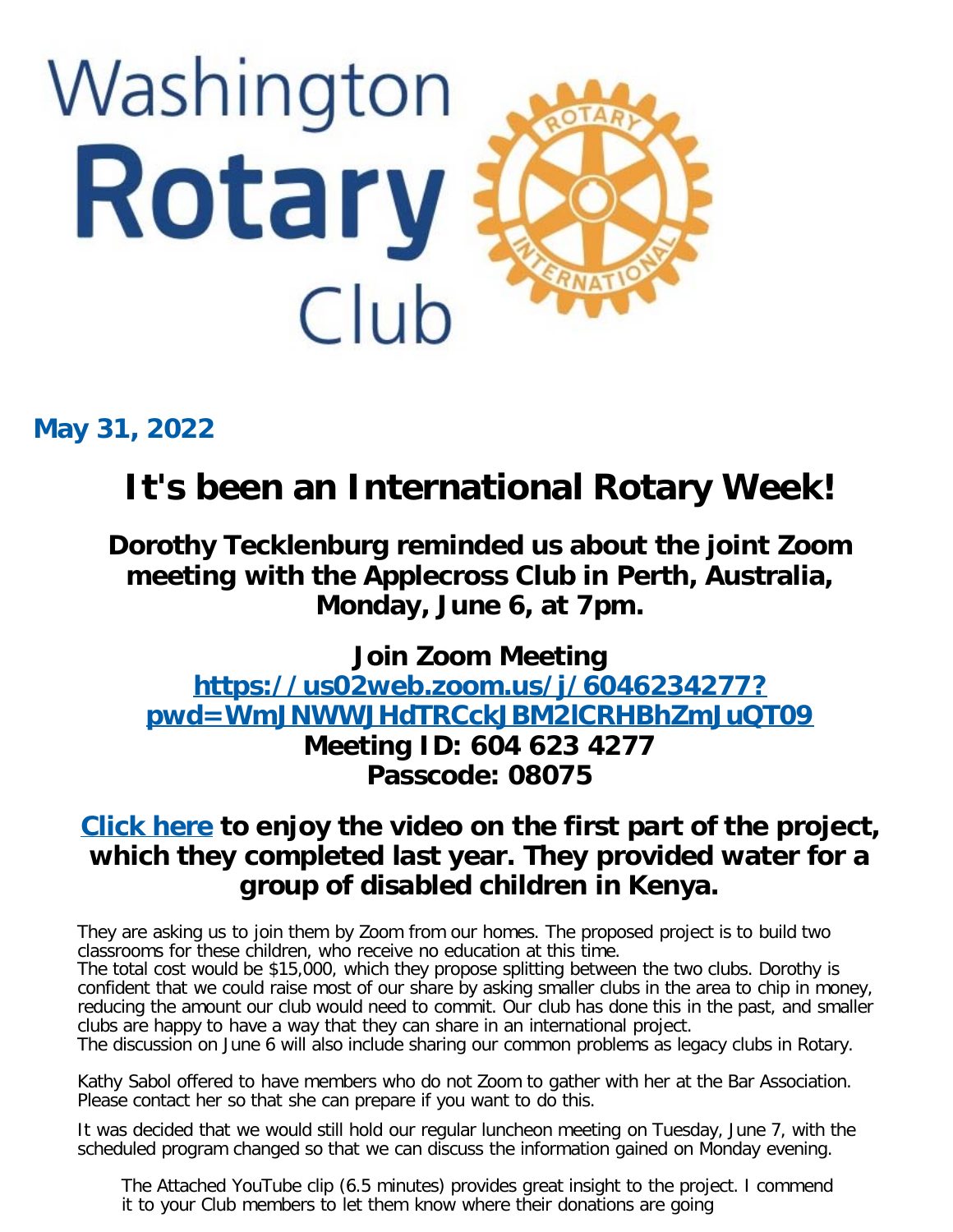# **[Ken-ya support this flush idea?](https://applecrossrotary.org/Stories/ken-ya-support-this-flush-idea)**

Posted by Chris WHELAN on Jul 23, 2021



**APPLECROSS ROTARY, [THE ROTARY CLUB OF KITENGELA](https://www.rotarykitengela.org/)** and **[MAMA RESPOND](https://www.mamarespond.org/)** International (a Perth based NFP) have joined forces to build what will be the only comprehensive toilet block for special needs students in Kitengela, Kenya (population 150,000). This will be at Noonkopir Township Primary School – a public school closely affiliated with Mama Respond.



The participation in yesterday's webinar was outstanding, with more than 1000 individuals on the Zoom and watching live via Facebook.

A special thank you to our panelists from Ukraine who presented such moving and valuable information on the humanitarian needs and efforts in the Ukraine and how Rotary can help. Thank you also to our three Presidents from the Rotary Clubs of McMurray, PA, Edina Morningside, MN, and Cleveland, OH for handling the meeting so adeptly. And of course, special thanks to our technical team for managing registration, operations, and recordings.

For those who would like to view the webinar again (or show it at your club), it is already available on Facebook here: <https://www.facebook.com/513084511/videos/687956379176643/>

You will also be able to access the full recording later this week via the Zones 33 & 34 Website: <https://www.rizones33-34.org/>

If you are interested in helping Ukrainian refugees who are coming to the U.S., visit: <https://welcome.us/ukraine>

For individuals and clubs interested in contributing towards or accessing Rotary grants to assist in relief efforts in the Ukraine, visit: [https://www.rotary.org/en/rotary-responds-](https://www.rotary.org/en/rotary-responds-ukraine-crisis)